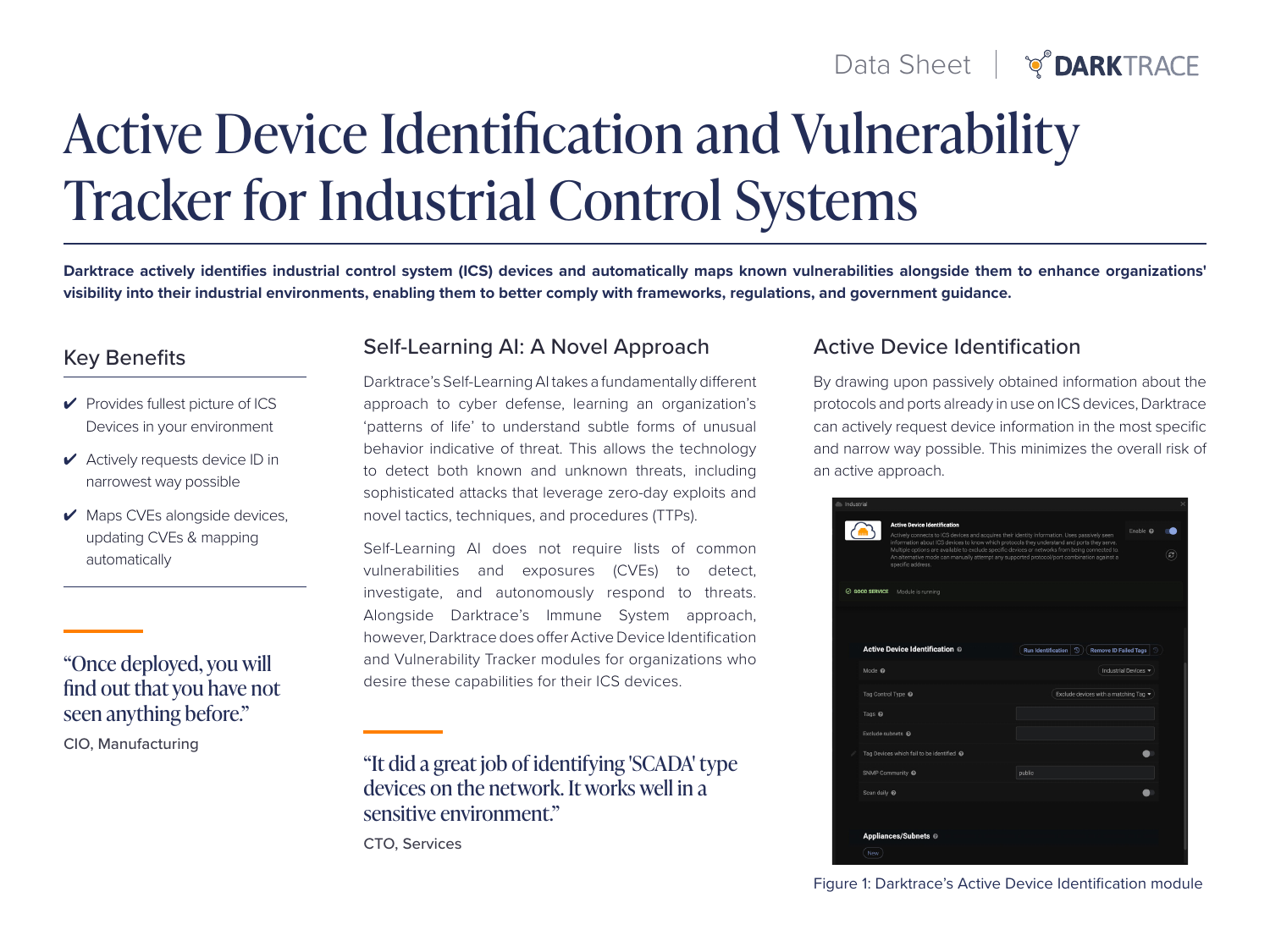## *V DARKTRACF*

Most Operational Technology (OT) networks do not advertise their device identities in ongoing network traffic. By actively connecting to ICS devices, Darktrace can acquire their full identity information—typically including device type, hostname, model, firmware, and any other miscellaneous data the device may offer such as product code or hardware version.

This module is highly configurable and can be used in a targeted capacity. Multiple means are provided to exclude specific ICS devices or networks of particular concern. It can scan daily or on demand and can also be deliberately aimed at specific devices.

| <b>DEVICE ADMIN</b> |                                         |                            |                                                                     |                            |                                                                                                                                     |                                |
|---------------------|-----------------------------------------|----------------------------|---------------------------------------------------------------------|----------------------------|-------------------------------------------------------------------------------------------------------------------------------------|--------------------------------|
| ALPLC X             |                                         |                            |                                                                     |                            | Show all Edit columns<br>Import CSV Export to CSV Export to Excel                                                                   |                                |
| 3.33                | Search                                  | Add filter                 |                                                                     |                            | $= 1 - 12$ of 12 results $\Rightarrow$                                                                                              |                                |
| New tag             | Apply Existing Tag<br>Apply device type |                            |                                                                     |                            |                                                                                                                                     |                                |
|                     |                                         |                            |                                                                     |                            |                                                                                                                                     |                                |
| LABEL               | TYPE                                    | HOSTNAME                   | <b>INDUSTRIAL MODEL</b>                                             | <b>INDUSTRIAL FIRMWARE</b> | <b>INDUSTRIAL MISC</b>                                                                                                              |                                |
| device              | <b>CERC</b>                             | Schneider Electric BMX P34 | Schneider Electric BMX P34 2020                                     | 32                         | Protocol: Modbus                                                                                                                    | $\circledR$                    |
|                     | <b>CEREC</b>                            | Siemens S7 6ES7 214-1AE3   | Siemens 6ES7 214-1AE30-0XB0                                         | V.2.0.2                    | Hardware Version: 2<br>Serial Number: SZVC1YY                                                                                       | $\circledcirc$ $\circledcirc$  |
| device              | ٠<br><b>ICS PLC</b>                     | Siemens S7 CPU 1510SP-1    | Siemens CPU 1510SP-1 PN                                             | V.2.8.1                    | <b>Hardware Version: 5</b><br>Module Name: PLC.1<br>Product Code: 6ES7 510-1DJ01-0AB0<br>Serial Number: S C-M2G14                   | $\sqrt{a}$<br>$\mathbf{r}$     |
|                     | <b>CEREC</b>                            | Siemens S7 CPU 314C-2 PN   | Siemens CPU 314C-2 PN/DP                                            | V.3.3.10                   | Hardware Version: 4<br>Module Name: Darktrace. PLC<br>Product Code: 6ES7 314-6EH04-0AB0<br>Protocol: S7<br>Serial Number: S Q-E5U06 | $\circledcirc$ $\circledcirc$  |
|                     | <b>ICS PLC</b><br>٠                     | Rockwell Automation/Allen- | Rockwell Automation/Allen-Bradley 1769-L16ER/B LCGIX5316ER          | 32.11                      | Device Type: Programmable Logic Controller<br>Product Code: 153<br>Protocol: CIP<br>Serial Number: 16272                            | $\circledcirc$ (a)             |
|                     | <b>ICS PLC</b><br>G                     | Cisco Systems IE-4000-4TC  | Cisco Systems IE-4000-4TC4G-E                                       | 5.6                        | Device Type: Managed Switch<br>Product Code: 1<br>Protocol: CIP<br>Serial Number: 471739                                            | $\circledcirc$ $\circledcirc$  |
|                     | CSPLC                                   |                            |                                                                     |                            |                                                                                                                                     | $\sqrt{a}$<br>$(\circledcirc)$ |
|                     | <b>CSPLC</b>                            | Rockwell Automation/Allen- | Rockwell Automation/Allen-Bradley 1769-L16ER/B LCGIX5316ER          | 32.11                      | Device Type: Programmable Logic Controller<br>Product Code: 153<br>Protocol: CIP<br>Serial Number: 162720                           | $\circledcirc$                 |
|                     | <b>ICSPLC</b><br>œ                      | Rockwell Automation/Allen- | Rockwell Automation/Allen-Bradley 24VDC 16PT INPUT &<br>16PT OUTPUT | 32.11                      | Device Type: General Purpose Discrete I/O<br>Product Code: 1140<br>Protocol: CIP<br>Serial Number                                   | $\circledcirc$ $\circledcirc$  |

Figure 2: An example of ICS devices in the Device Admin page

### ICS Vulnerability Tracker

Common Vulnerabilities and Exposures (CVEs) only represent known and researched vulnerabilities, of which there are very few investigated in the OT sphere. Their absence does not indicate an absence of risk, a situation and combination that can very easily mislead.

Further, many CVEs have no practical mitigation advice. This foregrounds the strength of Darktrace's Immune System approach, which does not rely upon prior knowledge of flaws in devices and is also able to find threats making misuse of legitimate services.

However, many organizations still desire to track and map known vulnerabilities for their own visibility and also in efforts to comply with frameworks, regulations, or government guidance. Darktrace offers this ICS vulnerability tracking and mapping capability—which is strongly enabled by its Active Device Identification module—as most ICS CVEs can only be mapped successfully when exact device details and firmware versions are known.

The ICS Vulnerability Tracker module tracks and maps CVEs against monitored OT and ICS devices, updating both CVEs and their mapping automatically. It is kept updated from the NVD database or, if unable to contact the internet, from Darktrace software updates.

| <b>Industrial</b>     |                                                                                                                                                                                                                                                                                                                                                                          |  |                            |                              | $\times$ |
|-----------------------|--------------------------------------------------------------------------------------------------------------------------------------------------------------------------------------------------------------------------------------------------------------------------------------------------------------------------------------------------------------------------|--|----------------------------|------------------------------|----------|
|                       | <b>ICS Vulnerability Tracker</b><br>Tracks known vulnerabilities (CVEs) against monitored ICS devices, updating both CVEs<br>and their mapping automatically. Most ICS CVEs can only be mapped successfully when<br>device firmware versions are known. CVEs only represent known and researched<br>vulnerabilities, their absence does not indicate an absence of risk. |  |                            | Enable $\boldsymbol{\Omega}$ |          |
| <b>⊘ GOOD SERVICE</b> | Module running                                                                                                                                                                                                                                                                                                                                                           |  |                            |                              |          |
|                       | <b>Information</b><br><b>CVE</b> information URL<br>https://nvd.nist.gov/vuln/data-feeds#JSON_FEED                                                                                                                                                                                                                                                                       |  |                            |                              |          |
|                       |                                                                                                                                                                                                                                                                                                                                                                          |  |                            |                              |          |
|                       |                                                                                                                                                                                                                                                                                                                                                                          |  |                            |                              |          |
|                       | <b>Tracker configuration</b>                                                                                                                                                                                                                                                                                                                                             |  | <b>Update tracking now</b> | D                            |          |
|                       | Show in Threat Visualizer                                                                                                                                                                                                                                                                                                                                                |  |                            |                              |          |
|                       | Update from internet @                                                                                                                                                                                                                                                                                                                                                   |  |                            |                              |          |

Figure 3: Darktrace's ICS Vulnerability Tracker module